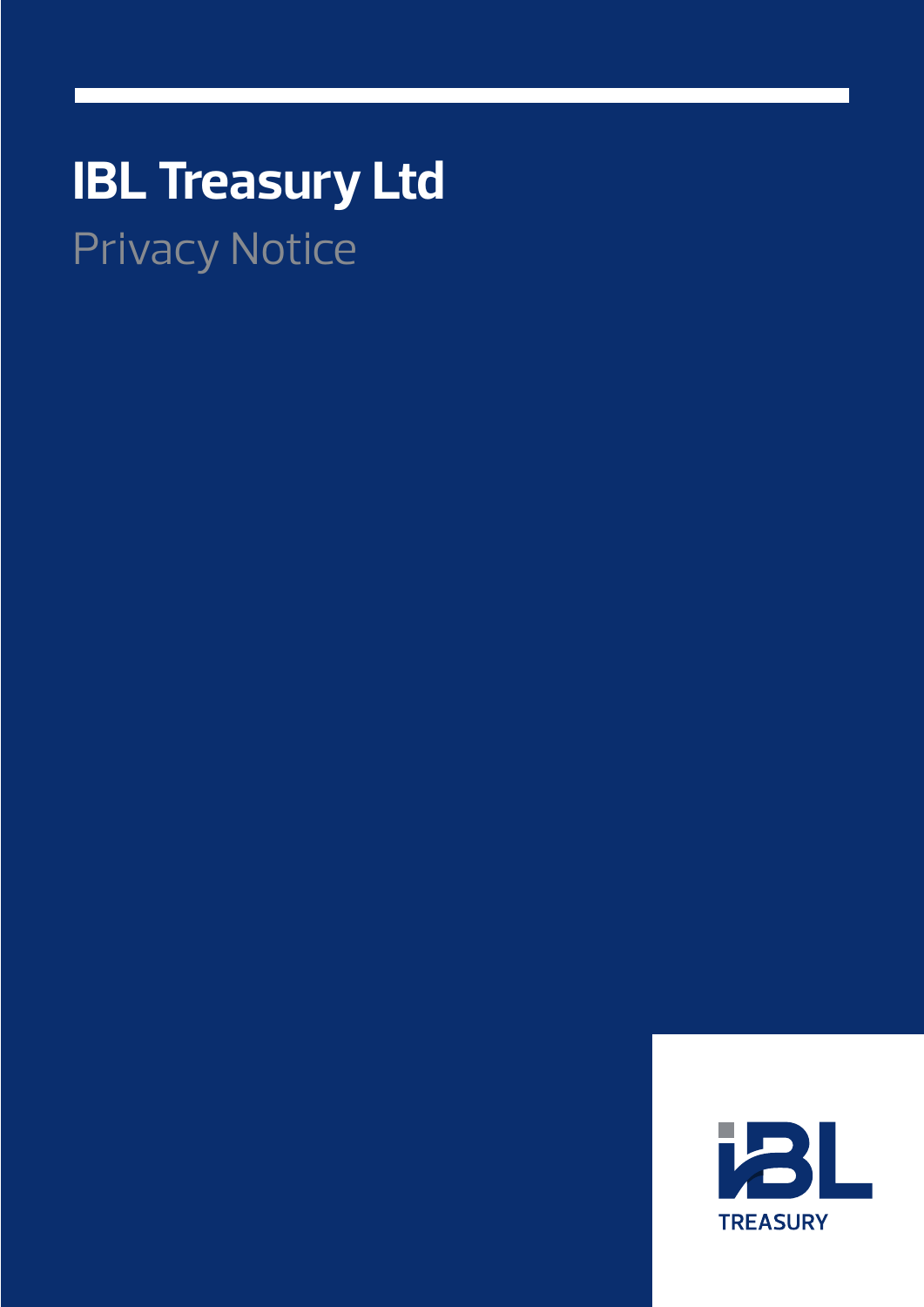**IBL Treasury Ltd** ("IBL TL", "we", "us", "our", "the Company") respects your privacy, and is committed to protecting the privacy, confidentiality and security of the personal data you provide us and is also committed to being transparent on how we process your data.

As your trust is prime to the success of our business, we are committed to protect your personal data in compliance with applicable data protection laws. Please read this privacy notice carefully as it contains important information on how IBL TL, as a registered data controller, treat the personal data that you provide us including how and why we collect, store, use and share your personal data, your rights in relation to your personal data and on how to contact us and the regulatory authorities in the event you have a complaint. Except as described in this privacy notice, we will not, sell or rent to any third party any of personal data.

## **1. WHO ARE WE?**

**IBL Treasury Ltd** is a private company incorporated in Mauritius. Our registered office and principal place of business is situated at IBL House, Caudan Waterfront, Port Louis.

## **2. WHICH PERSONAL DATA WE COLLECT?**

We collect personal data of our employees, potential employees, clients, bank authorised dealers, business contacts and/or any other service provider(s). When interacting with you, we may collect the following listed personal data for the purposes of our business activities. Of note that except for certain information that is required by law, your decision to provide any personal data to us is voluntary. However, if you do not provide certain information, we may not be able to accomplish some, or all of the purpose(s) as outlined in this privacy notice:

- Your contact details such as your name and surname, addresse(s), your telephone number(s) and e-mail address(es)
- Other personal data collected about you such as identification documents; your proof of address, your signature, your  $photographs$ , bank  $account(s)$  and financial information, transaction details and history;
- Telephone calls may be recorded as well as email conversations containing personal data as exchanged with our employees;
- CV, pictures and qualifications details where you either spontaneously apply for a job at IBL TL or respond to a vacancy notice;
- Any other personal data necessary to fulfil your special requests; and
- Any other personal data that you choose to provide to us.

Also, when you choose to receive our communications updates (including newsletters) we ask that you provide us with your email address. The provision of this information is purely voluntary, and you may opt out of receiving our communications updates at any time by unsubscribing to these communications.

# **3. HOW AND WHY WE USE YOUR PERSONAL DATA?**

We use your personal data in the course of our business activities and interaction with you and only as may be required for specific purposes:

- Performing our agreement with you, that is, providing and facilitating business/financial services you have requested and for any related purposes such as updating and enhancing our company records;
- Telephone calls recorded and retained for business transactions, monitoring and training purposes and/or to help improve our services;
- Promoting eventual business relationships;
- Assisting you with your queries or concerns;
- Assisting in the progress of an internal or police investigations regarding a suspected fraud or other offence
- Treating your applications for specific job vacancies or on a spontaneous basis;
- Performing recruitment analytics with cvs received;
- Complying with any legal or regulatory obligations imposed on us, including due diligence purposes;
- Fulfilling our legitimate commercial interests; and
- Sending you communications if you have consented to receive the same, and for any other purposes for which we have your consent.

We will not use your personal data for purposes that are incompatible with the purposes of which you have been informed, unless it is required or authorised by law, or it is in your own vital interests to do so.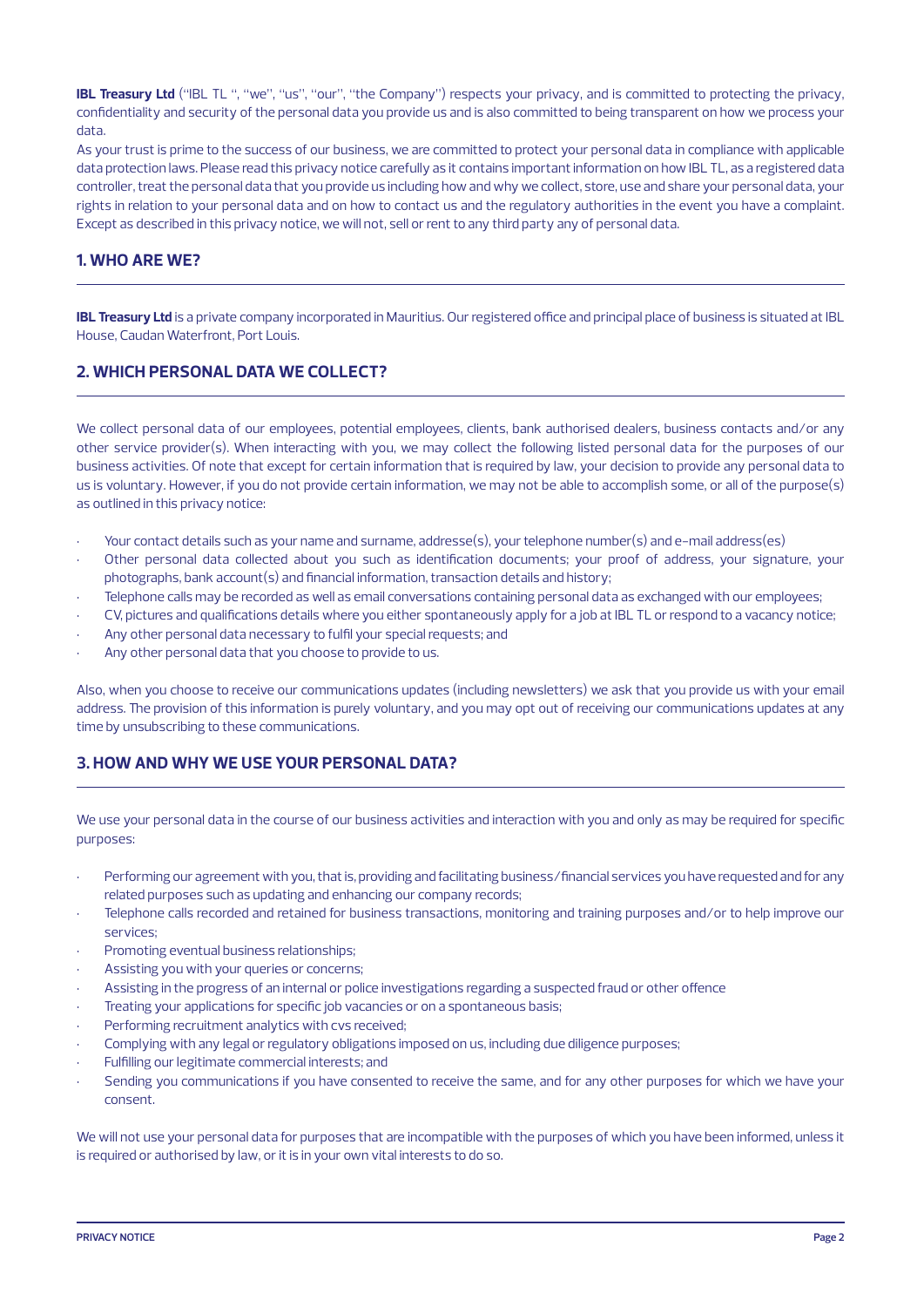## **4. TO WHOM DO WE DISCLOSE PERSONAL DATA?**

Your personal data is kept confidential, but we may share such relevant information as and when required in pursuance of IBL TL legitimate interests and/or in compliance with a legal obligation, under the proper authority to any of the following:

- Between affiliates of ibl tl and ibl ltd ("ibll"), our holding company, as may be relevant for the purposes set out in section 3 above and to facilitate our business activities or relationship, but we shall only do so on a strictly need to know basis. We shall take the necessary steps to ensure that your personal data will be given adequate protection as required by relevant data privacy laws and ibl tl internal policies;
- With our employees in performance of their duties and for purposes of fulfilling our business activities, or treating job applications or conducting internal analysis with a view to improving our company and services;
- With our agents, advisers, accountants, auditors, lawyers, other professional advisors, contractors or third-party service providers for the purpose of assisting us to better manage, support or develop our business and comply with our legal and regulatory obligations;
- With relevant public and governmental authorities.

We will ensure that your personal data is kept safely. Only designated persons will have access to your personal data on a strictly need-to-know basis for the purposes of fulfilling our agreement or promoting our business relationship with you. In addition, third parties with whom we share your personal data will be contractually obliged to safeguard all personal data to which they have access. Some disclosures do not require your consent. This happens when we share your personal data with (i) law enforcement bodies/ agencies and other statutory authorities, if required by law and (ii) If required or authorized by law or if we suspect any unlawful activities on your part.

Where we have collected your personal data on behalf of another party, the use of your personal data by that party is governed by their privacy policy for which we are not responsible.

## **5. OVERSEAS TRANSFERS OF YOUR PERSONAL DATA**

In some cases, we may need to transfer your personal data with organisations located in countries outside our territorial limits in order to provide our services to you. We will take appropriate safeguards in order to secure the personal data being transferred. Please note that:

- Our website page is hosted in England and North Virginia, USA
- E-mails servers and e-filling system servers are transferred in Ireland and Denmark
- The Anti-Spam and anti-virus filtering are done by a service provider based in South Africa

## **6. DIRECT MARKETING**

From time to time, we could use your name and contact information to send you either via emails, post, or social media information that we think may be of interest to you, including newsletter or services offered by IBL TL as well as surveys but we can only do so with your consent.

You can inform us at any time if you no longer want to receive our communication by contacting us in accordance with the section "Contact Us" below (section 18 of this notice).

#### **7. HOW LONG DO WE KEEP YOUR INFORMATION?**

Your personal data will be stored for as long as required to fulfil our business purposes and for the period of time required by law, which should be a minimum of 7 years after the last transaction date. To the extent required by law, we will take reasonable steps to destroy or anonymise personal data in a secure manner when we no longer need it for the purposes for which it was collected (as set out in section 3 of this notice) and retention is no longer necessary for legal or business purposes.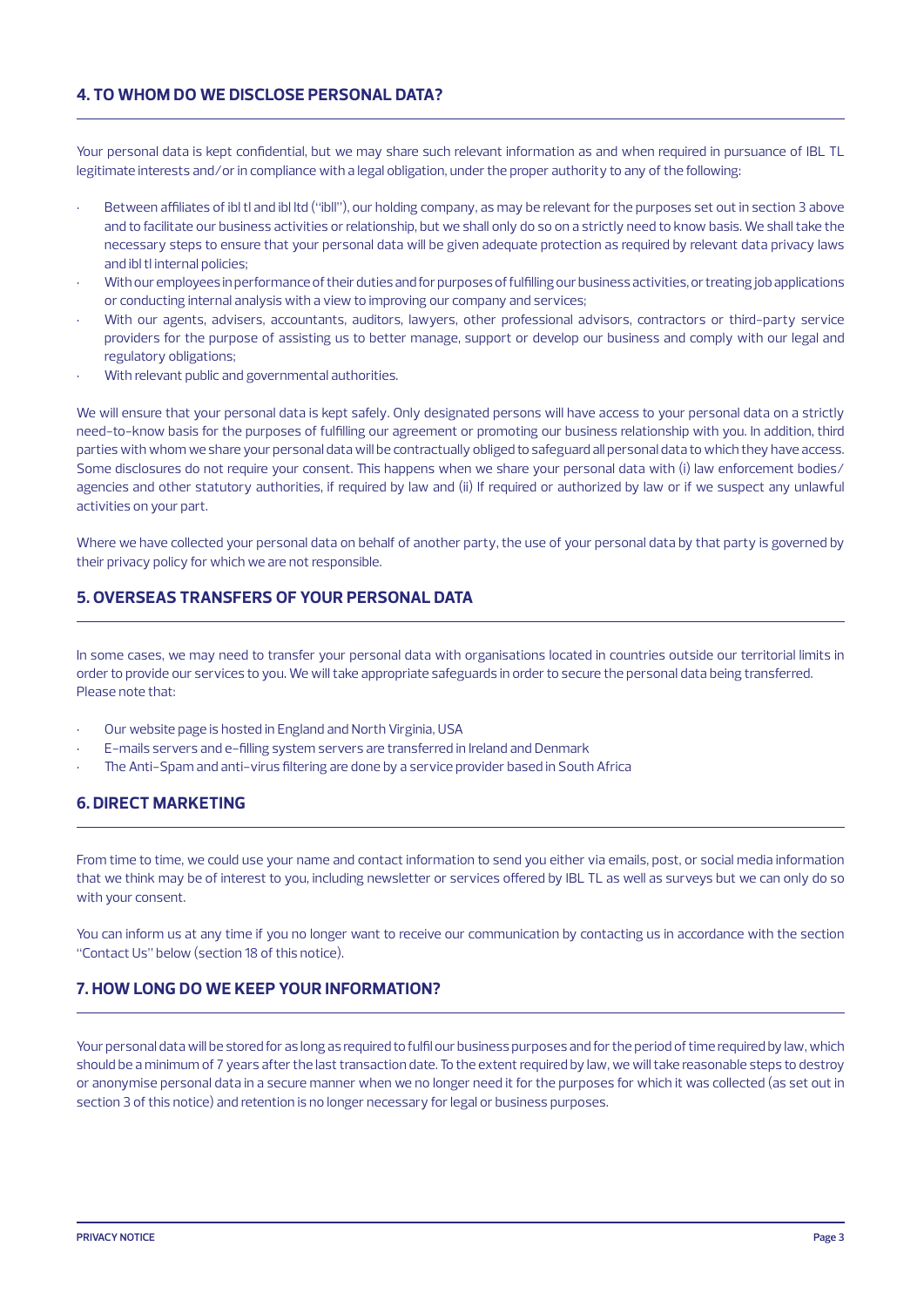## **8. PROCESSING OF PERSONAL DATA MUST BE JUSTIFIED**

We will only process your personal data where we are satisfied that we have an appropriate legal basis to do so, such as (i) for the performance of a contract between us; (ii) where you have provided us with your express consent to process your personal data for a specific purpose; (iii) our use of your personal data is necessary to fulfill our statutory obligations with relevant authorities (regulators, tax officials, law enforcement bodies) or otherwise meet our legal responsibilities; (iv) our use of your personal data is in our legitimate interest as a financial institution.

# **9. SECURITY OF PERSONAL DATA**

IBL TL has in place reasonable physical, technical and organisational measures to prevent unauthorised or accidental access, processing, erasure, loss or use of your personal data and to keep your personal data confidential. These measures are subject to ongoing review and monitoring. To protect your personal data, we also require our staff and third-party service providers to take reasonable precautions to keep your personal data confidential and to prevent unauthorised or accidental access, processing, erasure, loss or use of personal data, and to act at all times in compliance with applicable data protection laws. We cannot guarantee that our website will function without disruptions. We shall not be liable for damages that may result from the use of electronic means of communication, including, but not limited to, damages resulting from the failure or delay in delivery of electronic communications, interception or manipulation of electronic communications by third parties or by computer programs used for electronic communications and transmission of viruses.

#### **10. CHILDREN AND MINORS**

Except where required by local laws, we do not knowingly collect personal data from minors. If you believe we have collected information about a child under the age of 18, please contact our Data Protection Officer so that we may take appropriate steps to delete such information. If you are at least 16 but under the age of 18, please get the consent of your parent or legal guardian before giving us any personal data about yourself.

## **11. LINKS TO OTHER WEBSITES**

Our website may contain links to other websites, apps, content, services or resources on the internet which are operated by IBLL, subsidiaries and affiliates of IBLL or third parties. If you access other websites, apps, content, services or resources using the links provided, please be aware they may have their own privacy policy, and we do not accept any responsibility or liability for these policies or for any personal data which may be collected through these sites. Please check these policies before you submit any personal information to these other websites.

## **12. ACCESS TO YOUR PERSONAL DATA**

You have the right to request a copy of the personal data we hold about you. To do this, simply contact our Data Protection Officer and specify what data you would like. We will take all reasonable steps to confirm your identity before providing details of your personal data.

You will not have to pay a fee to access your personal data (or to exercise any of your other rights). However, we may charge a reasonable fee if your request is clearly unfounded, repetitive or excessive. Alternatively, we may refuse to comply with your request in these circumstances.

#### **13. CORRECTION OF YOUR PERSONAL DATA**

You have the right to ask us to update, correct or delete your personal data. We will take all reasonable steps to confirm your identity before making changes to personal data we may hold about you. We would appreciate it if you would take the necessary steps to keep your personal data accurate and up-to-date by notifying us of any changes we need to be aware of.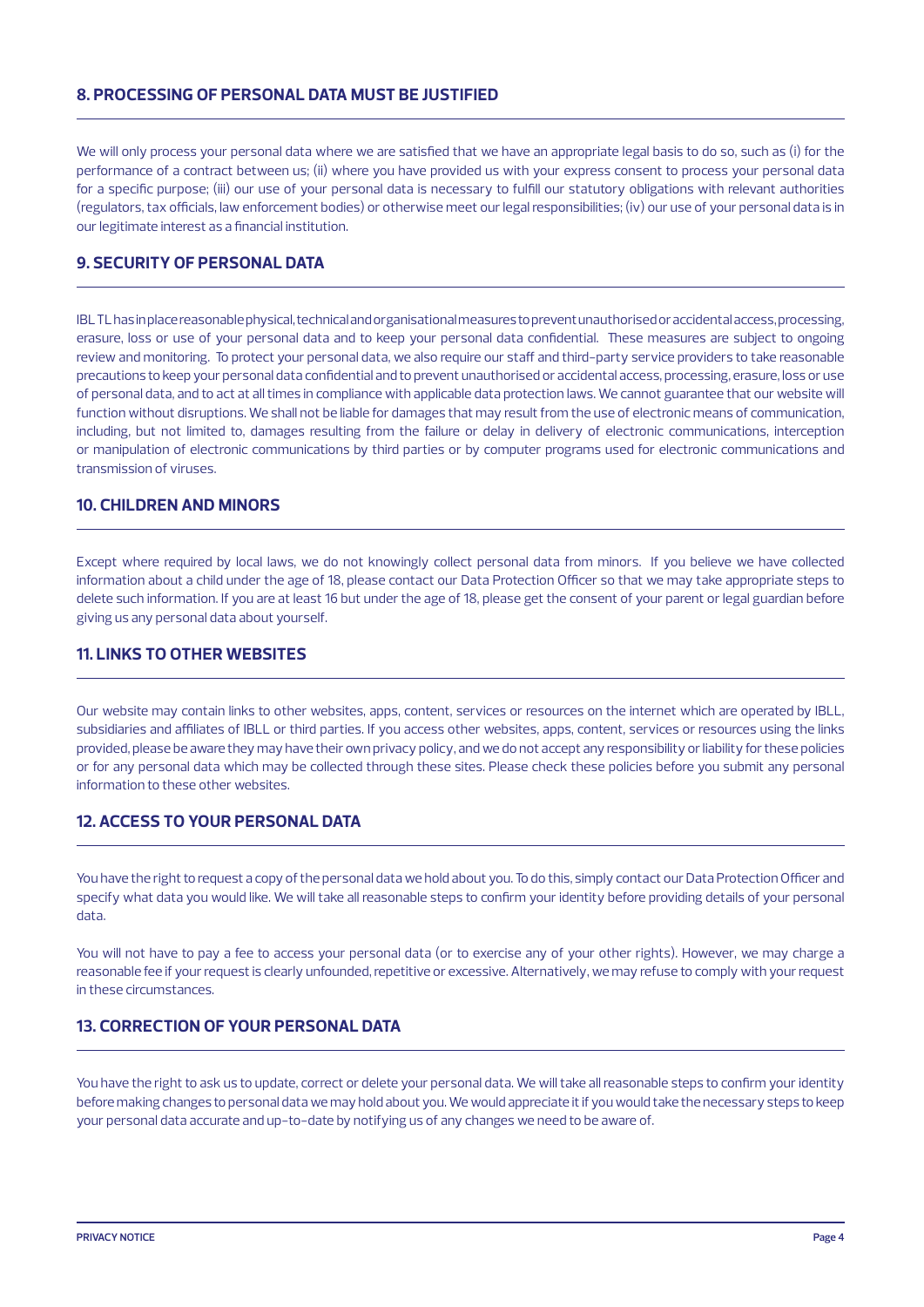## **14. WITHDRAWAL OF CONSENT AND REQUEST FOR DELETION OR PERSONAL DATA**

You may also withdraw your consent to receiving communications updates, or more generally to our processing of your personal data, at any time, and you may in certain circumstances ask us to delete your personal data. However, we may not be able to fulfil our contractual obligations to you if you entirely withdraw your consent or ask us to delete your personal data entirely. To protect your personal data, we shall require that you first prove your identity to us at the time the request is made, for instance by providing a copy of your national identification card, contact details or answering some other security questions to satisfy ourselves of your identity before we may proceed with your request(s).

Whenever reasonably possible and required, we will strive to grant these rights within 30 days, but our response time will depend on the complexity of your requests. We will generally respond to your requests free of charge unless if your request involves processing or retrieving a significant volume of data, or if we consider that your request is unfounded, excessive or repetitive in which case we reserve the right to charge a fee (as mentioned above regarding access).

There may be circumstances where we are not able to comply with your requests, typically in relation to a request to erase your personal data or where you object to the processing of your personal data for a specific purpose or where you request that we restrict the use of your personal data where we need to keep your personal data to comply with a legal obligation or where we need to use such information to establish, exercise or defend a legal claim. To make these requests, or if you have any questions or complaints about how we handle your personal data or would like us to update the data we maintain about you and your preferences, please contact our Data Protection Officer at the address set out under section 18 below.

## **15. COOKIES POLICY**

Our page is hosted on IBL Ltd's website. Please refer to IBL's Privacy Notice https://www.iblgroup.com/privacy-notice for the Cookies policy.

## **16. AMENDMENTS TO THIS PRIVACY NOTICE**

We may amend this privacy notice from time to time. Any amendment will be posted on our website so that you are always informed of the way we collect and use your personal data. Updated versions of this privacy notice will include the date of the revision at the end of this privacy notice so that you are able to check when the privacy notice was last amended. Any changes to this privacy notice will become effective upon posting of the revised privacy notice on the website. Use of our website following such changes constitutes your acceptance of the revised privacy notice then in effect but, to the extent such changes have a material effect on your rights or obligations as regards our handling of your personal data, such changes will only apply to personal data after the changes are applied.

## **17. MISCELLANEOUS**

This privacy notice is governed by and shall be construed in accordance with the laws of the Republic of Mauritius. This privacy notice is written in the English language and may be translated into other languages. In the event of any inconsistency between the English version and the translated version of this privacy notice, the English version shall prevail.

## **18. HOW TO CONTACT US?**

We have appointed a Data Protection Officer to oversee compliance with and questions in relation to this notice. If you have any questions about this notice, including any requests to exercise your legal rights, please contact our Data Protection Officer using the details set out below:

The Data Protection Officer **IBL Treasury Ltd** Caudan Waterfront, Port Louis, Mauritius dpofficer@iblgroup.com 203 2000